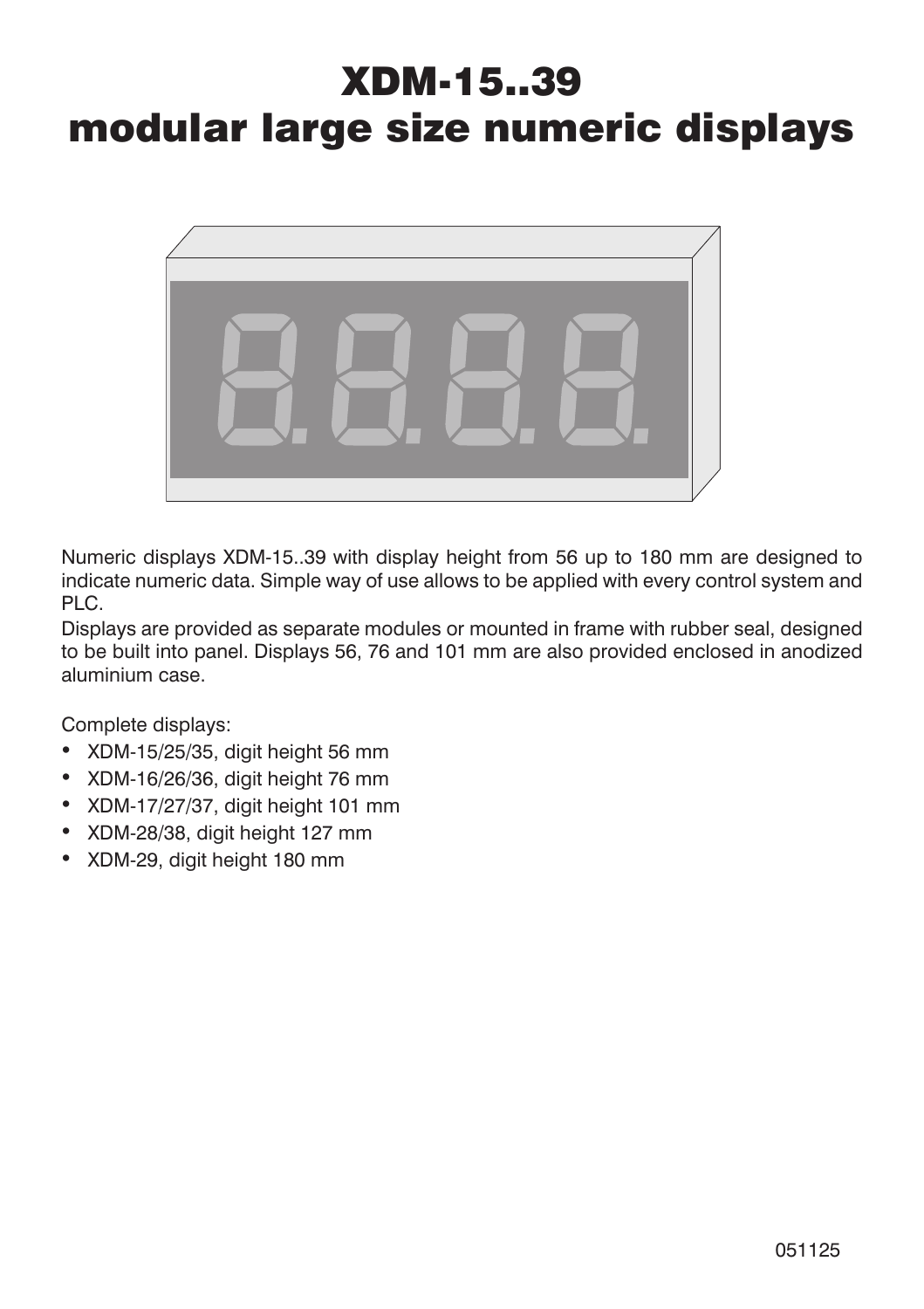# *Overview*

Modular indicators allow to assemble displays with various number of digits. Communication processor – controller ESB-02 is the base of display, separate indicators is connected to them in chain – see picture 1. Controller processes commands received from serial line and generates control signals for indicators. Each indicator contains data shift register and eight regulated current outputs for each segment. Current regulators are controled from communication controller, so also display brightnees may be controled via serial line. Communication controller is always mounted on back of first (left) digit indicator (pic. 2). Controller has serial interface RS232 or RS422/485 (depends on modification). Communication protocol is simple ASCII (ADAM like). It allows to indicate numbers and others symbols or to separatelly control each segment.

Displays XDM-xx/T (modification TECO) have implemented protocol ID of PLC Tecomat ope-



*Picture. 1. Display block scheme.*



*Pic. 2. Mechanical design of XDM-15.*

rating panels. Modbus RTU protocol are alternative on special order.

# *Technical specification*

| displays 56, 76, 101, 180 mm<br>$12 \div 27$ V |
|------------------------------------------------|
| $20 \div 30$ V                                 |
| Power consumption per digit                    |
| 80÷200 mA                                      |
| $-10 \div 50$ °C                               |
|                                                |
| $300 \div 57600$ Bd                            |
| 8 bit                                          |
| adjustable E/O/N                               |
|                                                |

# *Display connection*

### *Unenclosed displays*

Power voltage and serial line are connected directly to communication processor ESB-02. Connectors are on inner board side – see picture 3. Power is connected via 2-pins connector XC4 (HS-02 type), before connecting make sure the polarity is correct. Serial line is connected via dual line 10-pins XC1 (PFL-10 type), interface is according to modification RS232 or RS422/485. Pin assignment is in the next table:



*Pic. 3. Connectors of ESB-02 communication processor and pin numbering.*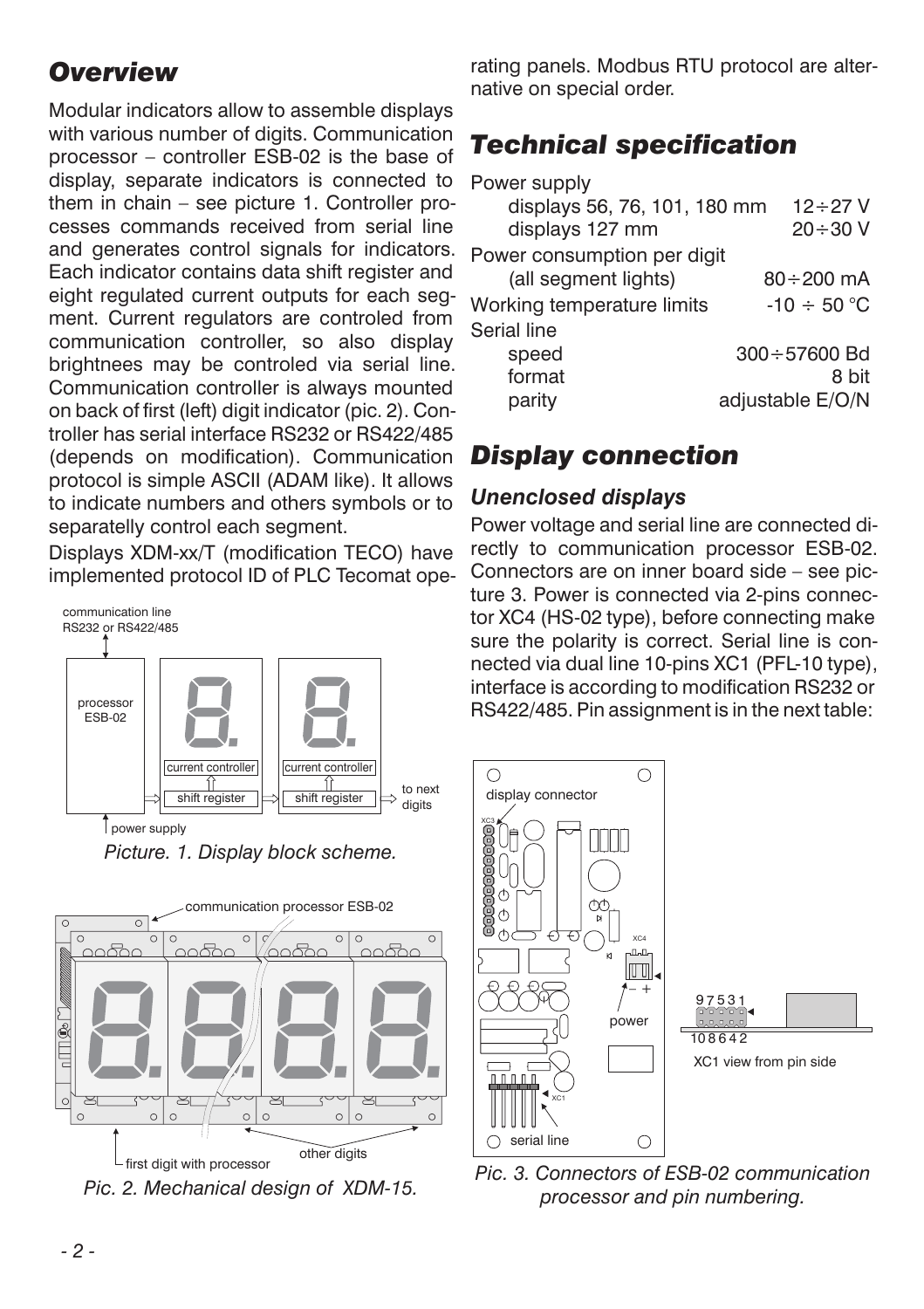| pin            | interface   |               |                     |  |  |
|----------------|-------------|---------------|---------------------|--|--|
| <b>PFL-10</b>  | RS232 RS422 |               | note                |  |  |
| 1              |             | $+ RxD$       |                     |  |  |
| $\overline{2}$ |             | $-RxD$        | data to display     |  |  |
| 3              | RxD         |               | data to display     |  |  |
| 4              | <b>RTS</b>  |               | transmitter control |  |  |
| 5              | <b>TxD</b>  |               | display response    |  |  |
| 6              |             | not connected |                     |  |  |
| $\overline{7}$ |             | $+TxD$        |                     |  |  |
| 8              |             | $-TxD$        | display response    |  |  |
| 9              | SG          | SG            | signal ground       |  |  |
| 10             | $+5V$       | $+5V$         | for line terminator |  |  |

Display with RS232 interface connection ilustrates picture 4. In duplex communication only one display may be connected to the line.



*Pic. 4. Connection of display with RS232 interface to control system .*



*Pic. 5. Connection of display with RS422/485 interface to control system.*

It is also possible to connect a few displays (its RxD input) to one PLC TxD output. In this case only one way communication takes place and PLC is not able to check functionality of connected displays.

Display with RS422/485 interface may be connected in two ways. If control device is equiped by full-duplex RS422 line, four-lines connection is recomended – see picture 5a). In PLC, transmitter is active all the time. It may subsequently send commands to all connected displays. Displays send responses to the receive line of PLC. Since after response transmitters goes to high impedaancy output state, innactive state of this line must be taken care of.

Second way is two-wires (half-duplex) connection – see picture 5b). After sending command display sends response to the same line. PLC transmitter must be correctly controlled – high impedancy output must be set after send command. Communication line must be terminated – best on both sides. Termination on display side is on picture 5b).

### *Enclosed displays*

Displays in case are equipped with DSUB type connector DB15M. Inner connection demonstrates picture 7, pin description determines next table:



#### *Pic. 6. Inner display connection of ESB-02 and DB15 connector.*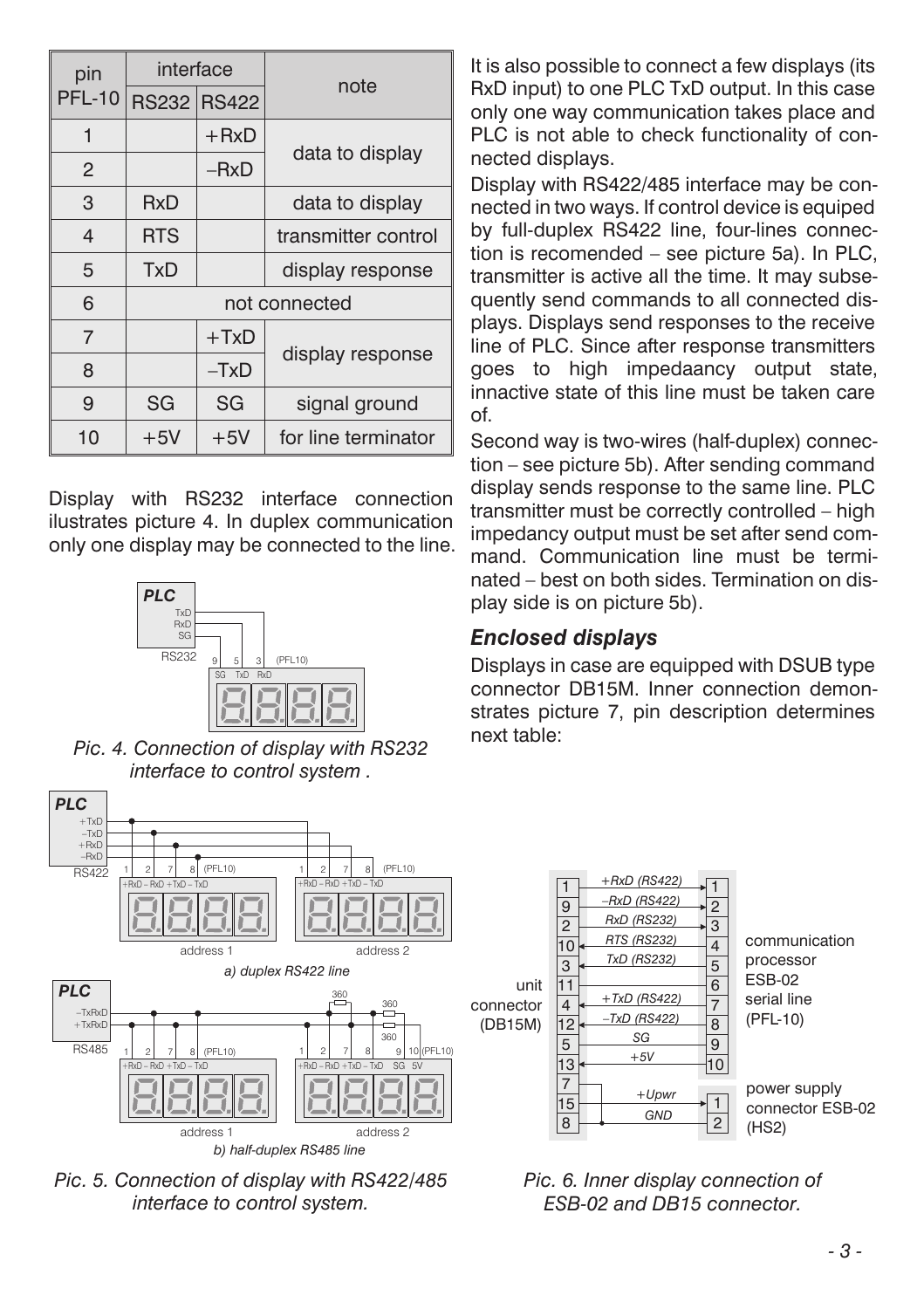| pin            | interface  |             |                    |
|----------------|------------|-------------|--------------------|
| DB15M          |            | RS232 RS422 | notes              |
| 1              |            | $+ RxD$     | data to display    |
| $\overline{2}$ | RxD        |             | data to display    |
| 3              | <b>TxD</b> |             | display response   |
| $\overline{4}$ | $+TxD$     |             | display response   |
| 5              | SG         |             | signal ground      |
| $\overline{7}$ | <b>GND</b> |             |                    |
| 8              | <b>GND</b> |             | power ground       |
| 9              |            | $-RxD$      | data to display    |
| 10             | <b>RTS</b> |             | transmit control   |
| 12             |            | $-TxD$      | display response   |
| 13             |            | $+5V$       | 5V for terminating |
| 15             | Unap       |             | Power voltage      |



*Obr. 7. Connection of display with RS232 interface to control system.*



*Pic. 8. Connection of display with RS422/485 interface to control system.*

Display connection is analogic to unenclosed displays, only connector pin essignment is different. Picture 7 shows RS232 interface, picture 8 RS422/485 interface. Power voltage is not presented on pictures, it is to be connected to Unap and GND pins.

### *Communication protocol*

Simple ASCII protocol (ADAM like) is used, communication model is master-slave. Display always works as slave.

Common message format is as follows:

[delimiter][address][command][data][chs]CR where:

- **delimiter** unique initial character (not used in message body – eg.  $@$ , \$)
- **address** double digit hexadecimal ASCII address identifier (00÷FF)

**command** - determines required action

- **data** neccessary data appropriate for specific command, numbers are hexadecimal in ASCII form
- **chs** if checksum is turned on in protocol, at this place is placed two-digit modulo 256 sum of all the characters in message except this checksum and trailing CR character. For example message \$07M<CR> will be \$07MD8<CR> with chescksum (24h+30h+37h+4Dh)mod 100h=D8h.
- **CR** carriage return character 0DH, delimits the end of message.

# *Configuration*

New modules have all the parameters set to default values. Parameters may be changed before using of display. Configuration can be adjusted from PC with terminal program (as Norton Term95 or Hyperterm). Displays with RS232 interface may be connected directly to

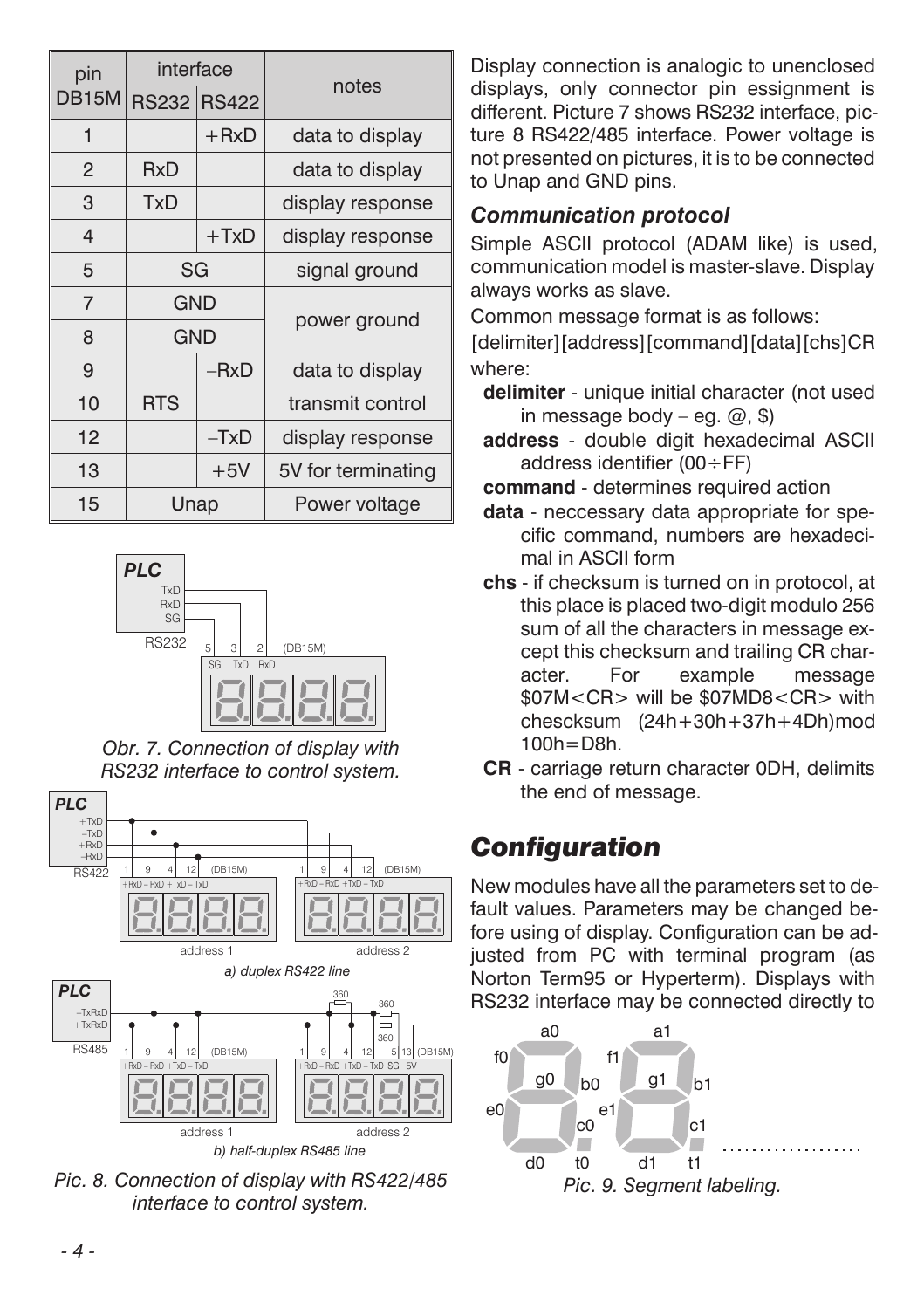serial PC COM – necessary connection demonstrates pic. 10a). Displays with RS422/485 intefrace must be connected through inteface adapter – e.g. ELSACO SLC-21 – see pic. 10b) or 10c). Temporarily may be used direct connection – picture 11. Schematics assume enclosed displays with DB15 connector.

After turning on power display is 1,5 sec waiting for configuration mode entry command. Communication parameters are set to 2400 Bd, 8 bit, no parity, module address 00. Display must receive three <ESC> characters continuously to be switched to configuration mode. So procedure to entry to configuration mode is following:

- Connect the display to PC according to pictures 10 or 11
- Run terminal apllication on PC, set communication parameters 2400 Bd, 8 bits no parity, 1 stop bit
- turn on display power and instantly..
- press persistently ESC key on PC keyboard until ":" character (colon) appears on display

Entering to configuration mode display reports by sending ":" character (colon). From this moment display will write all the received characters to its EEPROM. Received characters are not echoed. Configuration mode is finished by receiving "!" (exclamation mark).

If (after power up) display did not receive three <ESC> chars, it goes after 1,5 sec to normal operation mode.

Immediately after entering configuration mode next commands may be also used:

- **?/** display sends /module name and \*firmware version (e.g. **/XDM-17\*19990120**)
- **??** display sends **?<EEPROM contens>**, i.e. all the commands, saved in its EEPROM. After every **<CR>** will be added **<LF>**, to be readable on terminal.
- **!** display loads manufacturer's default parameters (clears EEPROM configuration) and leaves configuration mode.
- **\*** display leaves configuration mode without changes in EEPROM.

Every command may be used as configuration command. In configuration mode received characters are not echoed nor answered. Re-







ceived characters are immediately written to EEPROM. Saved configuration commands will be executed every time before entering normal operation mode.

If power down happens in configuration mode, configuration will be damaged and display must be configured properly again.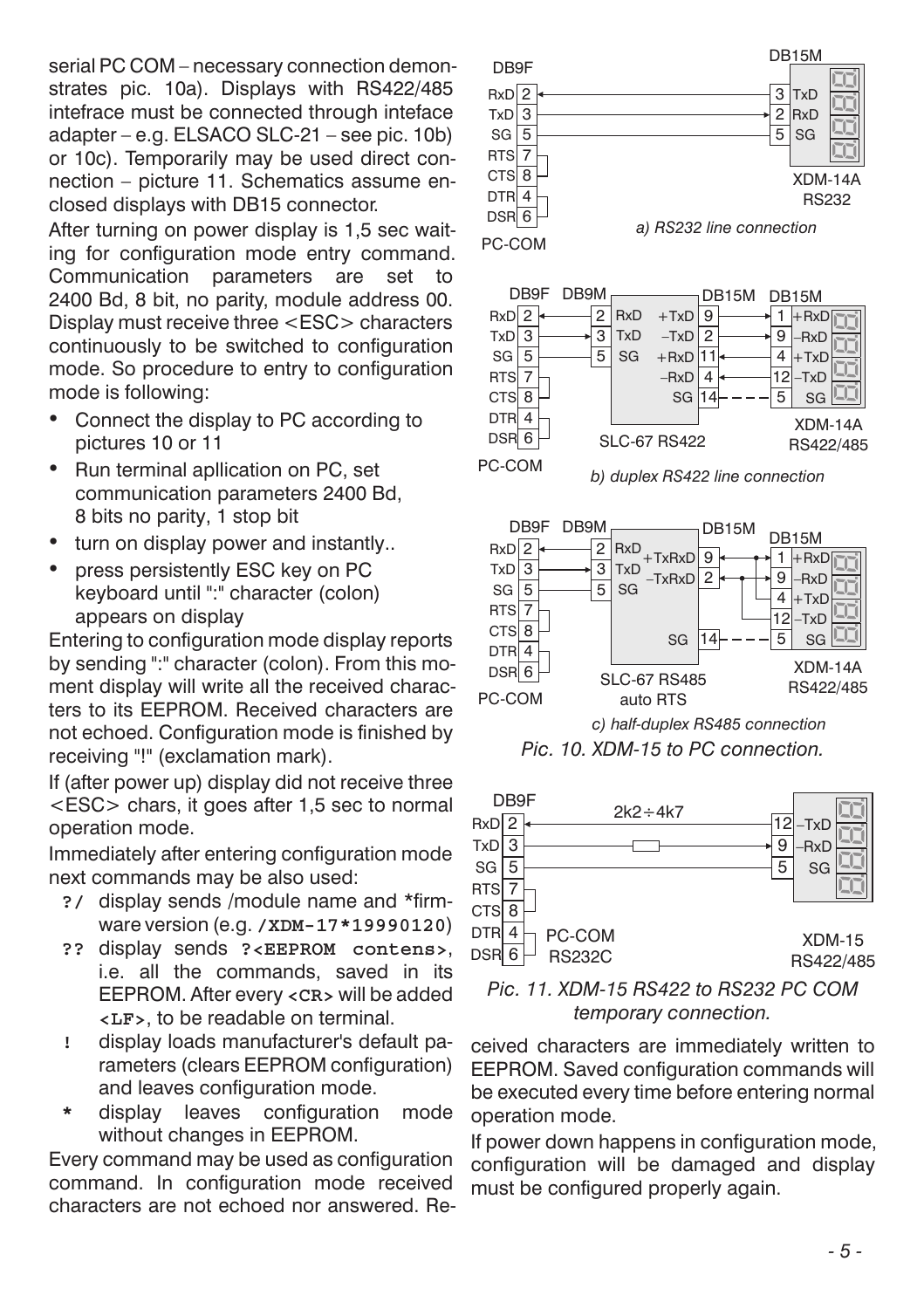## *Communication commands*

#### *Line parameters setup*

#### **%aannttccff<CR>**

- **aa** current module address. In manufacturer's default configuration address is 00.
- **nn** new module address (01÷FF). After command execution module will be accessible on address **nn**, address **aa** will be released.
- **tt** response delay in ms. Allowed value is  $00 \div$  FE, that means  $0 \div 254$  ms. This parameter makes possible to delay response. It may be important on half duplex lines (as RS485), e.g. to switch direction of communication on line convertors, repeaters, modems, etc. Setting tt=FF disables response completely. Default value is tt=0A, that means 10 ms.

#### **cc** baudrate code:

| 01 300 Bd  | 06 9600 Bd  |
|------------|-------------|
| 02 600 Bd  | 07 19200 Bd |
| 03 1200 Bd | 08 38400 Bd |
| 04 2400 Bd | 09 57600 Bd |
| 05 4800 Bd |             |

- **ff** is 8 bits with unique signification:
- bit 7 not used
- bit 6 checksum: 0 disabled, 1 enabled. If checksum was enabled, checksum byte must be used in commands and also will be inserted in responses.
- bit 5 parity 0 disabled, 1 enabled.
- bit  $4$  parity type 0 odd, 1 even.

If bit  $5 = 0$ , this bit has no meaning. bity  $3 \div 0$  – not used.

#### **Response:**

```
!nn<CR> - OK.
```
**?aa<CR>** - error, command not executed. If command was received correctly, execution comes immediately and then will be sent response. So response will be sent with new communication parameters, excluding baud rate. Baud rate is changed only by executing from EEPROM at start up.

#### *Soft WatchDog*

Soft WD allows to check lost of communication. If within time, defined in command, no command is received, dashes will be displayed instead of number.

**%aaWnnnn<CR>**

- **aa** module address
- **nnnn** WD time in msec as hex number. E.g.: **07D0** set WD time to 2s, **0000** disables WD function.

#### **Response**

**!aa<CR>** - OK.

**?aa<CR>** - error.

#### *Fimware version*

**\$aaF<CR>**

**aa** module address

**Response**

**!aayyyymmdd<CR>**

e.g. **!0119991207<CR>**

#### *Module name*

**\$aaM<CR>**

**aa** module address

**Response:**

**!aaXDM-15<CR>**

#### *Line parameters request*

**\$aa2<CR>**

**aa** module address

#### **Response:**

**!aattccff<CR>** - O.K

where **tt**, **cc** and **ff** are parameters corresponding to parameters of Line parameters setup command **%aa...**

**?aa<CR>** - chyba

#### *Configuration read*

**\$aaE<CR>**

**aa** module address

#### **Response:**

**!:xx..xx<CR>**

**xx..xx** shows EEPROM content, saved in configuration mode. Up to 240 characters may be sent. EEPROM contens includes also **<CR>** chars nad trailing **!**, if configuration mode was exited correctly.

#### *Pause*

Command sets module to stand by for defined time. In this state module does not interpret commands. It is usually used in configuration – it allows for example to display text message after power up.

#### **\$aaWtt<CR>**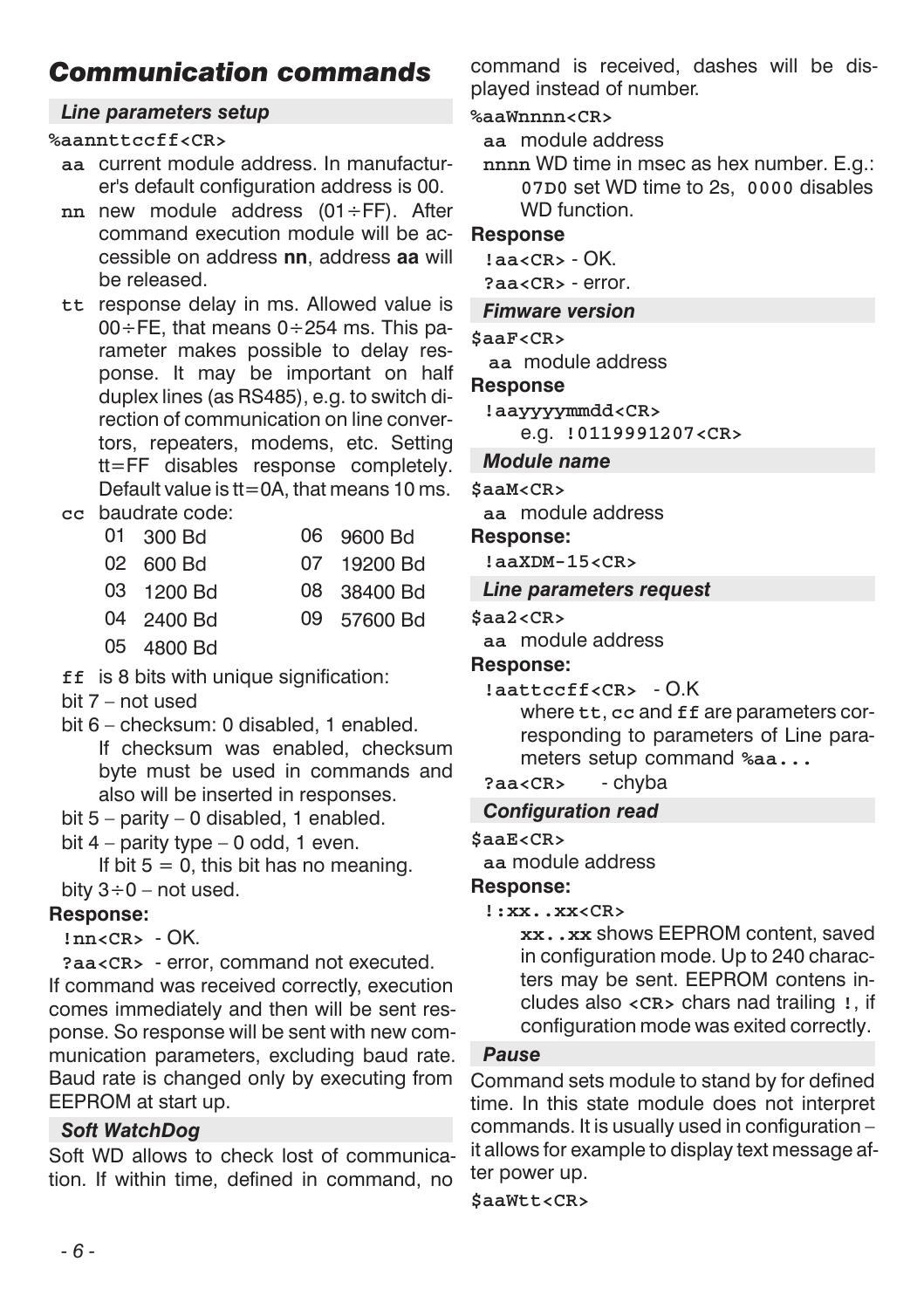**aa** module address

**tt** time in 0.01 sec

#### **Response:**

**!aa<CR>** - O.K.

**?aa<CR>** - error

#### *Restart and initialization from EEPROM*

#### **\$aaX<CR>**

**aa** module address

#### **Response:** none

#### *Number of digits setup*

- **"aaWn<CR>**
	- **aa** module address
	- **n** = number of controlled digits, allowed value is  $0 \div 9$ ,  $A \div F$ ,
		- 1÷F means number of digits 1 to 15,
		- 0 means 16 digits.

#### *Display a number / text*

#### **"aaT<number><CR>**

- **aa** module address
- **<number>** = number to be displayed, e.g. **123.4**. Generally every ASCII character, which has a 7-segment representation, may be used.

Always it is necessary sent all characters – one per each controlled digit. Exception is "." (dot) – it is additional character and it is interpreted as decimal point after digit. If only dot shall be displayed on appropriate position, space character and dot must be send.

Also binary map of segments may be used. It must be written as \ (backslash) and ASCII hexadecimal byte. Segment assigment is following:

| segment $ a b c d e f $ |  |  |  |  |
|-------------------------|--|--|--|--|

E.g. command **"01T\92\92\92\92<CR>** displays three horizontal lines on 4 digits indicator (lights segments a, d, g).

#### **Response**

**!aa<CR>** - O.K.

#### **?aa<CR>** - error

#### *Brightness setting*

#### **"aaJn<CR>**

- **aa** module address
- **n** required brightness, allowed values are  $0 \div 9$ ,  $A \div F$ .
- 0 minimum brightness
- F maximum brightness

| code | char           | code | char  | code | char         | code | char    |
|------|----------------|------|-------|------|--------------|------|---------|
| 20H  |                | 3DH  | $=$   | 51H  | q            | 67H  | g       |
| 22H  | $\mathbf{H}$   | 3EH  | $\gt$ | 52H  | r            | 68H  | h       |
| 23H  | $=$            | 3FH  | ?     | 53H  | S            | 69H  |         |
| 27H  | п              | 41H  | A     | 54H  | t            | 6AH  |         |
| 2BH  |                | 42H  | b     | 55H  | U            | 6CH  |         |
| 2DH  |                | 43H  | C     | 59H  | Υ            | 6DH  | М       |
| 2EH  |                | 44H  | d     | 5AH  | Z            | 6EH  | n       |
| 30H  | 0              | 45H  | E     | 5BH  |              | 6FH  | $\circ$ |
| 31H  | 1              | 46H  | F     | 5DH  |              | 70H  | p       |
| 32H  | 2              | 47H  | G     | 5EH  | $\circ$      | 71H  | q       |
| 33H  | 3              | 48H  | н     | 5FH  |              | 72H  | r       |
| 34H  | 4              | 49H  | ı     | 60H  | $\mathbf{I}$ | 73H  | S       |
| 35H  | 5              | 4AH  | J     | 61H  | A            | 74H  | t       |
| 36H  | 6              | 4CH  | L     | 62H  | b            | 75H  | u       |
| 37H  | $\overline{7}$ | 4DH  | M     | 63H  | C            | 79H  | y       |
| 38H  | 8              | 4EH  | n     | 64H  | d            | 7AH  | Z       |
| 39H  | 9              | 4FH  | O     | 65H  | E            |      |         |
| 3CH  | $\,<\,$        | 50H  | P     | 66H  | f            |      |         |

Other characters will be displayed as

#### *Pic. 12. Viewable characters*

### *Example of configuration*

Connect the display to PC-COM port depending on interface type according to pic. 10 or 11. On PC run the terminal application (e.g. TERM95.EXE). Set baudrate to 2400 Bd, format 8N1 – 8 bit, no parity, 1 stop and turn off handshake (for TERM95 in menu Setings – Line), if it is possible, set echo and CR to CRLF conversion (for TERM95 in menu Setings – Terminal Setings...).

Turn on the display and instantly press ESC until : (colon) appears on terminal. Now display is in configuration mode. Set next configuration commands (cursive is comment only):

**%00W2000**<enter>

*WatchDog 8 sec* **"00W5**<enter> *display with 5 digits*

**"00JF**<enter>

*maximal brightness*